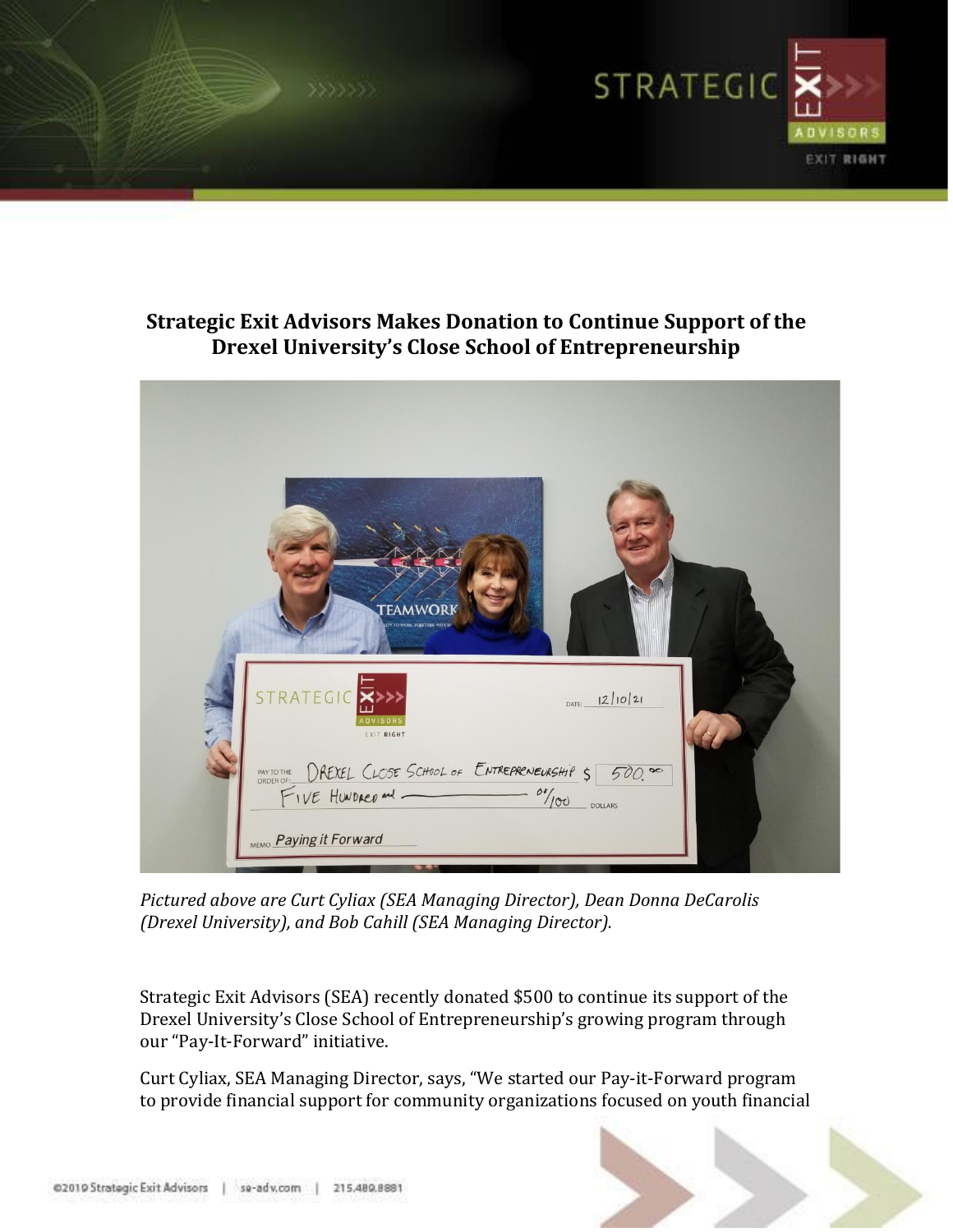literacy, entrepreneurship, and other organizations aligned with the SEA core values. Clearly, Drexel University's Close School of Entrepreneurship is a worthy recipient. Over the years, we have hired smart and ambitious students from Drexel. And as an alum of Drexel, it warms my heart to give back when we can. On behalf of SEA, I know our relationship with them will last for years to come and appreciate all that they do."

"Thank you for your continued support of the Close School. Together, I know that we will continue to move the needle in entrepreneurship education. The Princeton Review, for the first time, has developed a regional rankings system, and Drexel's undergraduate entrepreneurship program at the Charles D. Close School was ranked 4th regionally for 2022, with our graduate programs ranked 8th regionally as well," said Donna DeCarolis, Ph.D., Dean, Charles D. Close School of Entrepreneurship.

## ABOUT STRATEGIC EXIT ADVISORS

Strategic Exit Advisor is an investment bank for entrepreneurs. We help owners achieve their ultimate exit by focusing our process on buyers willing to pay higher, strategic multiples. We understand what you've been through building your business and make certain you get paid for it. At SEA, we focus on the transition, as well as the transaction. To learn more, visit www.se-adv.com.